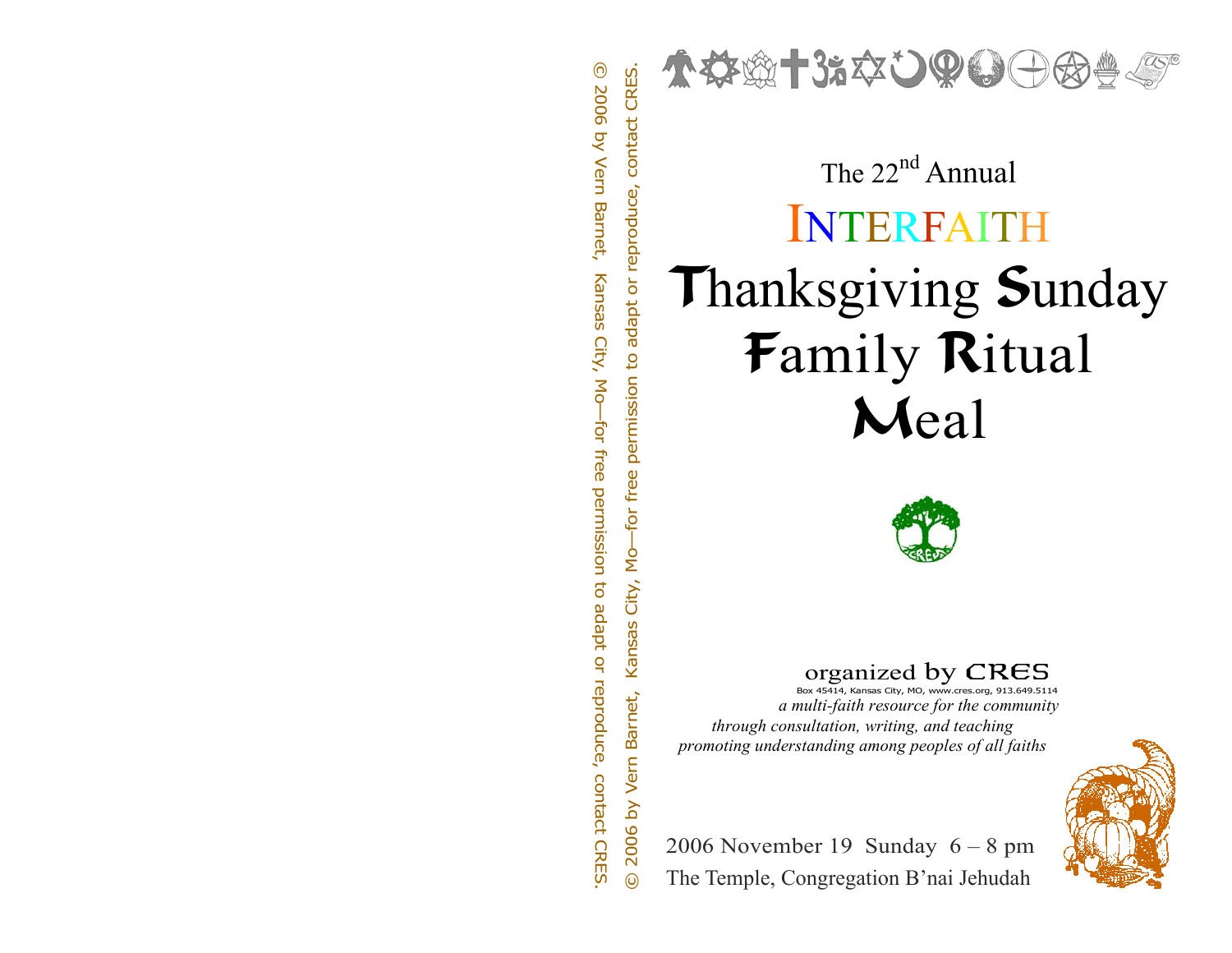**GAYLE KRIGEL** and **NANCY AND GORDON EXTERGE ARRAM** for their key roles in building a community learning to value and enjoy religious diversity. They have been involved in many other civic efforts not mentioned here, and their vision is world-wide.

ayle knows how to make things happen. She envisioned a *hafla*, a gathering of friends modeled on an annual Arab-Jewish party

held outside the mixed Israeli town of Ramle for more than a dozen years, its participants undeterred by the wars and uprisings of the region. With a Muslim and a Christian co-chair and team she led, she brought five hundred people of many faiths together in the SALAAM SHALOM celebration, first in 2005 and again this year.

 When CRES urged the Kansas City Interfaith Council to establish its independence and it was searching for a way to move ahead, Gayle provided leadership and contacts to help make the TABLE OF FAITHS luncheon a success its first year, and this year she was retained as a valued advisor.

 On countless occasions she and husband Bruce have welcomed folks of many faiths and countries to their home where they have experienced the warmth and assurance of human kinship beyond all boundaries.



ancy and Gordon<br>Beaham's global vision, attention to the future, and networking skills have been crucial gifts enabling CRES to initiate its many interfaith programs. The Beahams sponsored the inauguration of CRES

some twenty years ago at the Midwest Research Institute. For CRES, they brought space photographer Richard W Underwood and diversity trainer Charlie Kriner to Kansas City for lectures that are still remembered.

 The Beahams enabled Vern to participate in Kansas City Tomorrow, the Civic Council's year-long leadership training program, and introduced him to the larger community by arranging for him to provide invocations at civic events and in other ways.

# © 2006 by Vern Barnet, Kansas City, Mo—for free permission to adapt or reproduce, contact CRES.



# THE BEAHAMS *(continued from inside from cover)*

 Whether it is providing their home for a CRES workshop, an unforgettable luncheon with CRES guest Huston Smith, or countless other ways behind the scenes, Nancy and Gordon have found ways from the very beginning of CRES to encourage and support its venture building a community and a future where people of all faiths contribute their insights to one another in growing friendship.

|                                                                                                                           | THE THANKSGIVING CITATIONS                     |                                                          |
|---------------------------------------------------------------------------------------------------------------------------|------------------------------------------------|----------------------------------------------------------|
| cases for engineering rolet                                                                                               | CRES<br>gives thanks for                       | CRES<br>gives thanks for                                 |
|                                                                                                                           | <b>GAYLE KRIGEL</b>                            | <b>NANCY AND GORDON BEAHAM</b>                           |
| <b>CRES</b><br>gives thanks for                                                                                           | whose interfaith<br>vision and leadership      | for life-long<br>community service,                      |
| <b>Gayle Krigel</b>                                                                                                       | has enriched the community                     | vision and care for the future.                          |
| whose interfaith<br>vision and leadership<br>has enriched the community<br>and generated friendships<br>across the globe. | and generated friendships<br>across the globe. | and blessing the venture of<br>interfaith understanding. |
| Thanksgiving Sunday<br><b>November 19.</b>                                                                                | Thanksgiving Sunday<br>November 19, 2006       | Thanksgiving Sunday<br>November 19, 2006                 |

# Previous Award Recipients



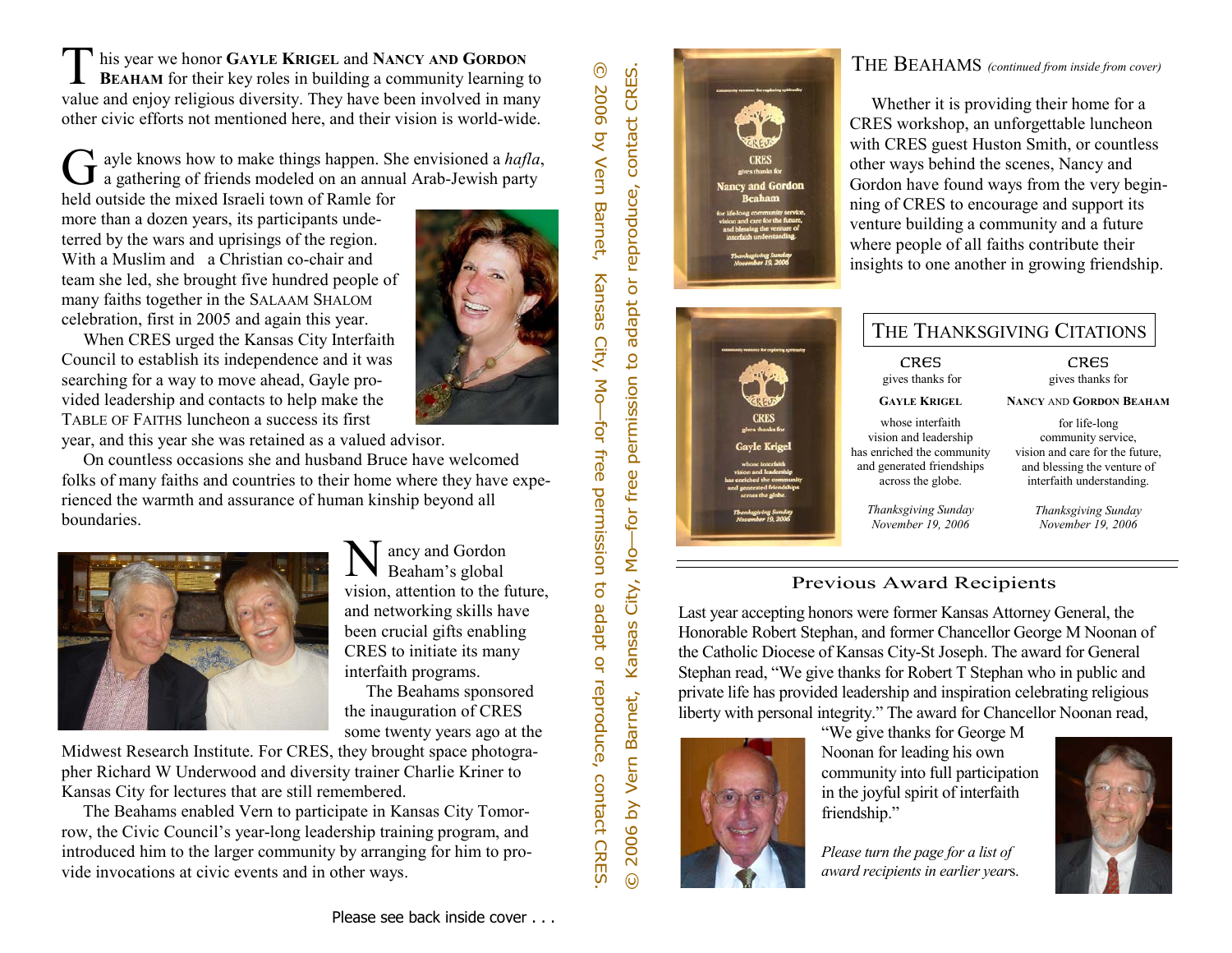Previous Award Recipients (continued from inside page)



 Our 2005 awards were given to **Marc Wilson** and, posthumously, to **Laurence Sickman** of the Nelson Atkins Museum of Art for advancing a treasury of art through which the world's great religions may be explored.

 In 2003 **Congressman Dennis Moore** was given the award for his leadership in the community and the US Congress honoring the many paths of faith and the American tradition of religious freedom.



 In 2002, **Alvin Brooks** was recognized for his work as citizen and his career of public service locally and internationally celebrating religious pluralism and the human spirit.

In 2001, awards were given to

**Arthur S Brisbane** and *The Kansas City Star* for work over many years in recognizing the diversity of the community and the importance of our faiths in telling the story of Kansas City and to **Bill Tammeus** for work over many years in recognizing the importance of religion and by writing about matters of faith with knowledge and passion.



 The 2000 award was accepted by **Mayor Kay Barnes**  for her work as citizen and mayor furthering interfaith service and the participation of people of all faiths in the life of the community.

 The awards were begun with the 1999 reorganization of the CRES Board under David Stallings. The awardees



were Hindu member of the Interfaith council **Anand Bhattacharyya** and Muslim member **A Rauf Mir, MD**, for their continuous years of service since the founding of the Interfaith Council in 1989.

© 2006 by Vern Barnet, Kansas City, Mo—for free permission to adapt or reproduce, contact CRES.

# Thanksgiving Sunday Family Ritual Meal

organized byCRES: *a multi-faith community resource* 

a community resource for exploring spirituality, organized as The World Faiths Center for Religious Experience and Study, Inc.

# INTRODUCTION

This Thanksgiving Convocation commemorates the Pilgrims' exodus from religious tyranny with narrative, songs, prayers, readings and feasting. To their story we add our repentance for the violence brought to this land and its native peoples, for importing and enslaving people, for interning people, for denying people freedom, and for the prejudices which still mar America. The meal expresses our commitment together to enlarge our heritage by understanding one another in all our diversity.

# SYMBOLIC FOOD

In addition to the foods of the traditional Thanksgiving meal  $-$  (1) cranberry sauce and (2) turkey, which have become symbolic of this holiday celebration — there are small portions of foods on our table with special meaning: (3) salt water (4) bitter herbs (5) maize (6) charoses (7) cheese and (8) bread. Their meanings are conveyed in the text. The glasses of (9) wine or fruit juice are filled at intervals during the service and sipped together after the blessing is said in one voice. (10) The vegetarian stuffing, a meal in itself, recognizes that some Americans choose not to eat meat.

# HISTORY OF THE THANKSGIVING CONVOCATION

Dr John Hayward, then professor at the Meadville Theological School at the University of Chicago, wrote the original version of this service with the help of his family and was first used publicly in 1965. This version was arranged and edited by Dr Vern Barnet, and includes material from English religious Thanksgiving services, expands the number of children's questions, and places Thanksgiving in a world-wide religious context. It has been revised and reprinted a dozen times from 1974 to 2006.

Annual Interfaith<br>  $\frac{1}{200}$ <br>  $\frac{1}{200}$ <br>  $\frac{1}{200}$ <br>  $\frac{1}{200}$ <br>  $\frac{1}{200}$ <br>
This Thanksgiving Convocation commemorates<br>
religious tyranny with narrative, some interval interval interval interval interval interval This Interfaith Convocation has been sponsored by CRES since 1985. It has been hosted in the greater Kansas City area by All Souls Unitarian Universalist Church, the Grand Avenue Methodist Church, Rockhurst University, Village Presbyterian Church, Saint James Lutheran Church, Unity Temple on the Plaza, the Shawnee Presbyterian Church, Grace & Holy Trinity Cathedral (Episcopal), Temple B'nai Jehudah then on Troost, B'nai Jehudah on Nall, Central Baptist Theological Seminary, Congregation Beth Shalom, Community Christian Church, Saint Monica Catholic Church, St Andrew Christian Church, and the Rime Buddhist Center.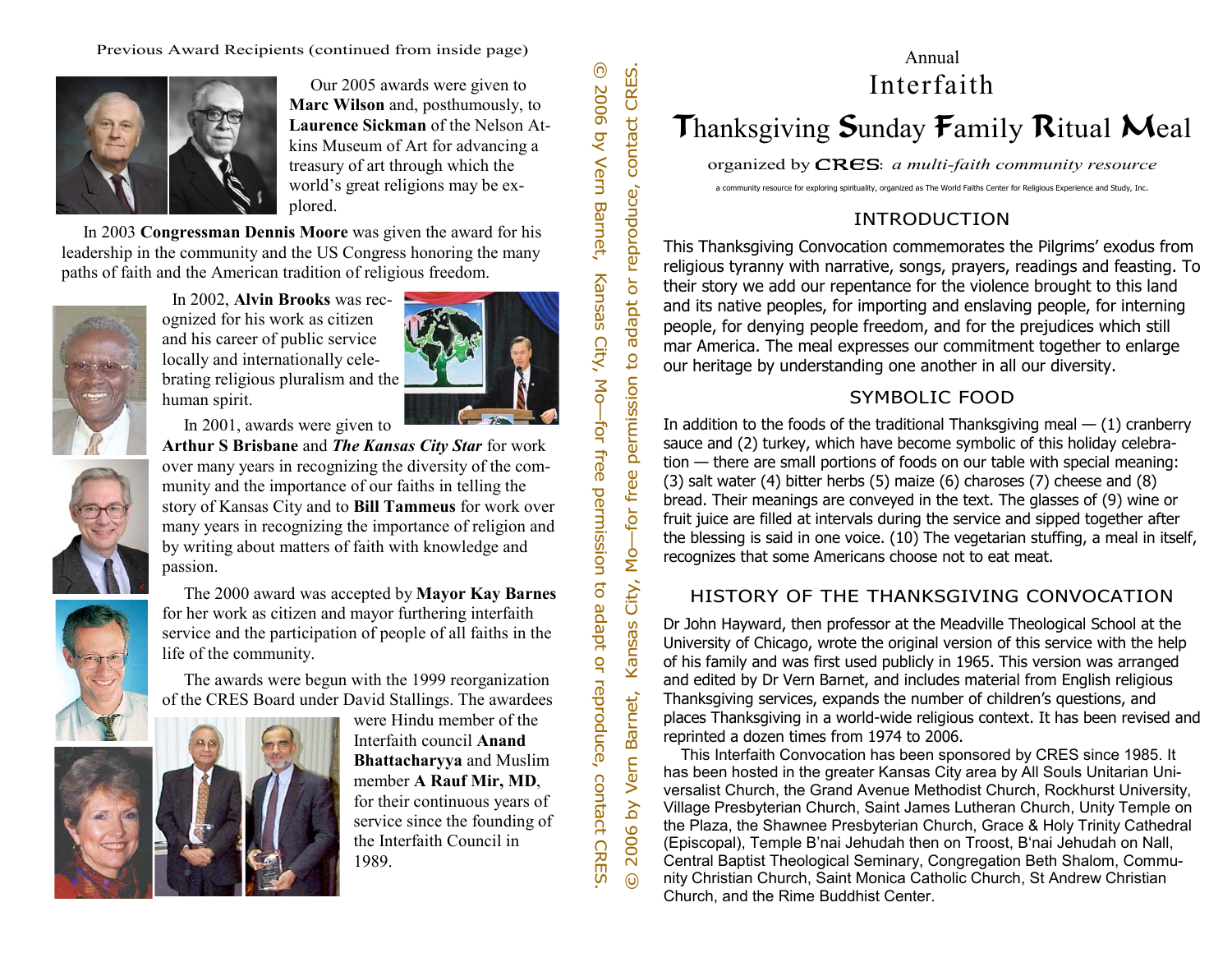# 0. PRELUDE *and* 1. WELCOME

2. **LEADER**: This Thanksgiving Sunday, we rejoice in the bounty of earth and sky, in the expansive mysteries of self, and in the kinship of one human family. We remember those who came to this land, endured great hardships, and joined together after their first harvest to offer thanksgiving for their deliverance in the wilderness. We honor the freedom and justice they devotedly sought.

 Our bodies are renewed by food; our spirits are enlivened by giving thanks; our community is enlarged by greeting one another; our hopes are refreshed as we sing and read the antique words and eternal story.

3. SONG (Kremser) [Traditional]

 $\odot$ 

2006

 $\overline{Q}$ 

Vern

Barnet,

Kansas City, Mo

CRES.

contact

adapt or reproduce,

 $\overline{5}$ 

permission

-for free

Kansas City, Mo-

 We gather together to ask the Lord's blessing. He chastens and hastens his will to make known. The wicked oppressing, cease them from distressing. Sing praises to his name, he forgets not his own.

> ŧ [E T Buehrer—Vern Barnet]

We sing now together our song of thanksgiving, Rejoicing in all who have come to this land; With folk of all races, all times and names and places, We pledge ourselves in friendship thus firmly to stand.

*4. The cups are filled.* 

# 5. GRACE SPOKEN TOGETHER

Praised be Thou, O Spirit of Generations, who from rocks and waves gave this company life, and sustains us with the pleasure of the harvest, the blessings of a heritage of freedom, and the friendships which unfold the divine in us all.

*6. All drink the first cup.* 

7. GREETINGS on the theme of gratitude in various faiths *See colored insert/pages 17-20* 

8. RECOGNITION for promoting interfaith understanding

*See program cover* 

9. **LEADER**: Our story begins with readers who identify the pilgrims and the theme of the American vision.

 10. *READER:* Those who were to become the Pilgrim fathers and mothers suffered in England under religious persecution. One hundred and two persons set out on the Mayflower in September, 1620. Some were pilgrims of a Leyden congregation. Some were persons from London



seeking religious freedom. All were adventurers, whether of God or gain.

 11. *READER:* On November 21 they cast anchor off Provincetown on the tip of Cape Cod. The gales of winter had blown them off course, driving them into the Massachusetts cold. When it appeared they would have to land at Plymouth and settle in this unknown territory rather than under the rule of the Virginia Company, they drew up the Mayflower Compact, the first seed of democracy sewn in the New World by those unaware of native American democratic ways.

12. **LEADER**: From William Bradford's *History of the Plymouth Plantation*, our next readers explain the conditions in England the Pilgrims sought to escape.

 13. *READER:* "They could not long continue in any peaceable condition, but were hunted and persecuted on every side, so as their former afflictions were but as flea-bitings in comparison with those which now came upon them."

 14. *READER:* "For some were taken and clapt up in preison. Others had their houses besett and wacht night and day and hardly escaped their hands. And the most were faine to flie and leave their houses and habitations, and the means of their livelihood. Yet, seeing themselves thus molested, . . . by a joynte consent they resolved to goe into the Low Countries, where they heard was freedom of Religion for all . . . ."

15. **LEADER**: Our next readers recount the Pilgrims' considerations in voyaging to America.



© 2006 by Vern Barnet, Kansas City, Mo—for free permission to adapt or reproduce, contact CRES. © 2006 by Vern Barnet, Kansas City, Mo—for free permission to adapt or reproduce, contact CRES. free permission to adapt or reproduce, contact Barnet, 2006 by Vern **CRES.** 

 $\odot$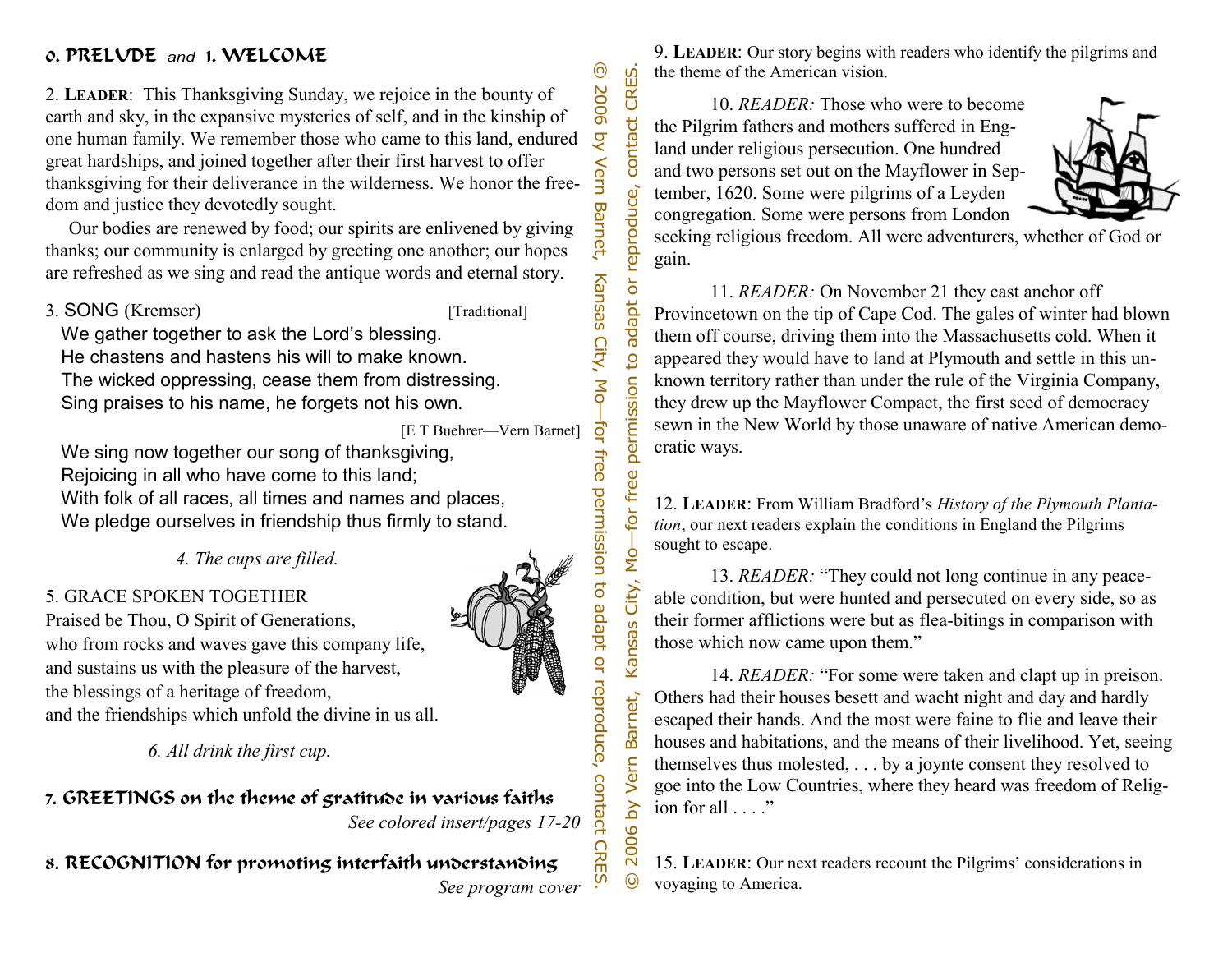

contact CRES.

or reproduce,

**LEADER**: The Pilgrims' greatest enemies were famine and sickness, causing death of nearly half the entire company in the first winter, as we learn from our next readers.

16. REZIDER: William Bradford<br>worse explained why the Pilgrims risked the<br>vorsage. "All great and honourable ac-<br>tulties s...."<br>The damages were great, but not desperate; the<br>diffluently of Grod, by forting that in the in 20. *READER:* "So there dyed sometimes 2 or 3 a day and of 100 and odd persons scare 50 remained. And of these, in the time of most distress, there was but 6 or 7 sound persons who, to their commendations be it spoken, spared no pains, night or day, but with abundance of toyle and hazard of their own health, fetched them woode, made them fires, drest their meat, made their beds, washed their lothsome clothes, cloathed and unclothed them — in a word, did all the homly and necessarie offices for them which dainty and quesie stomacks cannot endure to hear named. And all this willingly and cheer-

fully, without any grudging in the least showing herein their true love unto their friends . . . a rare example and worthy to be remembered."

 21. *READER:* "Two of these 7 were Mr William Brewster, their reverend Elder, and Myles Standish, their Captaine and military commander, unto whom myself and many others were much beholden in our low and sicke condition ....



 22. *READER:* "And what I have said of these, I may say of many others who dyed in this general visitation, and others yet living, that whilst they had health — yea, or any strength continuing — they were not wanting to any that had need of them. And I doubt not but their recompence is with the Lord."

23. **LEADER**: After the horrors of the first winter, the spring and the Indians were kind; and the Pilgrims were encouraged to plant several crops in considerable volume. Edward Winslow [1621] wrote:

 24. *READER:* "Our harvest being gotten in, our Governor sente four men out fowling that so we might, after a more special manner, rejoyce together after we had gathered the fruit of our labours. These four, in one day, killed as much fowl as with a little help besides, served the company almost a week, at which time, amongst other recreation we exercised our arms, many of the Indian coming amongst us."

 25. *READER:* "And amongst the rest, their greatest King, Massasoit, with some ninety men, whom, for three days, we entertained and feasted."

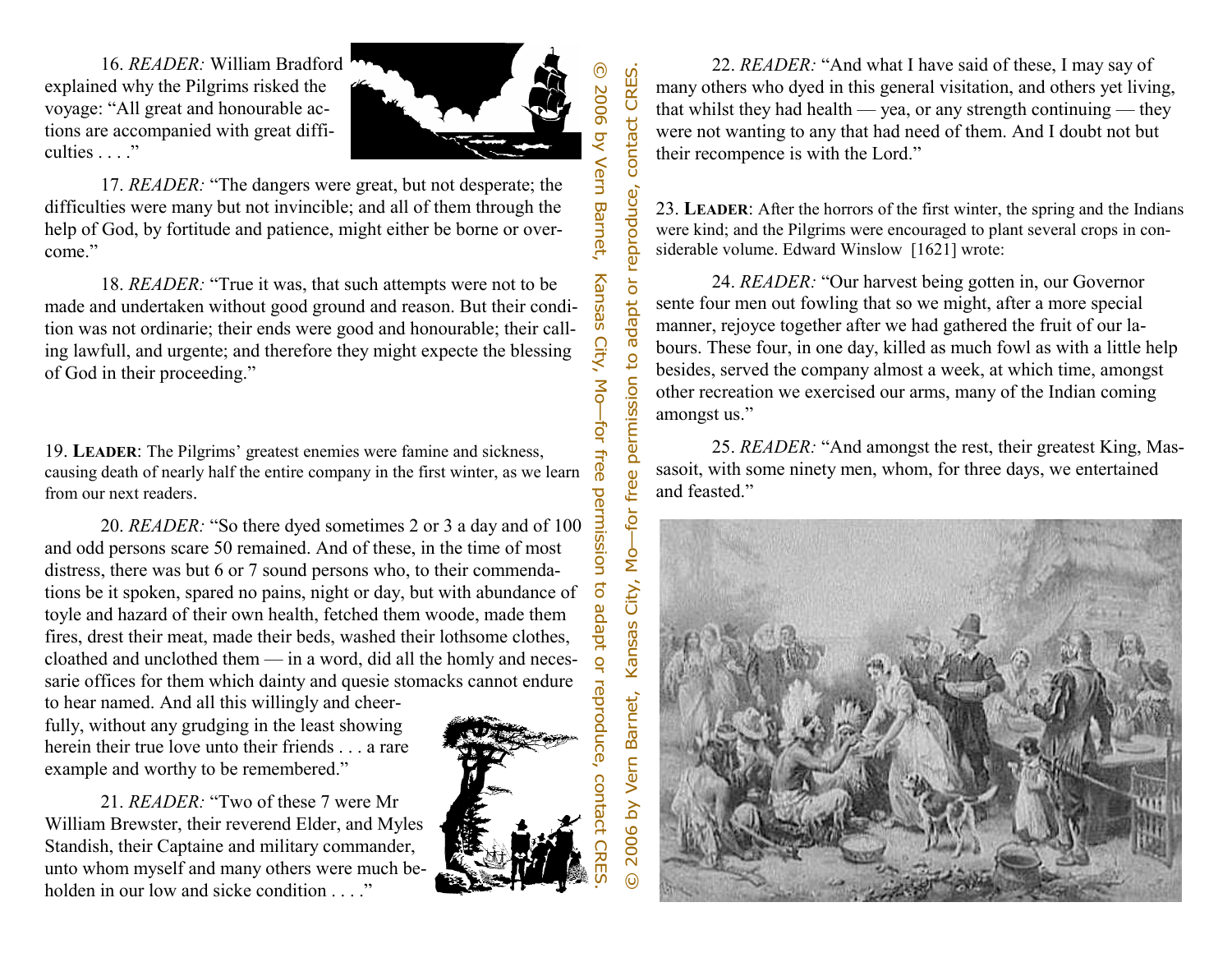26. *READER:* "And they went out and killed five deer, which they brought to the plantation, and bestowed on our Governor and on the Captaine and others."

 27. *READER:* "And although it be not always so plentiful as it was at this time with us, yet, by the goodness of God, we are so far from wante that we often wish you partakers of our plentie."

 *28. The cups are filled a second time.* 

# 29. GRACE SPOKEN TOGETHER

Praised be Thou, O Spirit of Generations, who from rocks and waves gave this company life, and sustains us with the pleasure of the harvest, the blessings of a heritage of freedom, and the friendships which unfold the divine in us all.

*30. All drink the second cup.*

31. **LEADER***:* In spite of early friendship between Pilgrims and Indians, Bradford tells of one brief and lively battle.

 32. *READER:* "One of our companie, being abroad, came running in and cried, 'They are men! Indians! Indians!' — and withall, their arrows came flying amongst us.

 Our men ran out with all speed to recover their arms as, by the good providence of God, they did.

 The crie of our enemies was dreadful, espetially when our men ran out to recover their arms. Their note was after this manner. *Woach! Woach! Ha! Hach! Woach!"* 

 33. *READER:* "Our men were no sooner come to their arms but the enemy were ready. There was a lustie man, and no whit less valiante, who was thought to be their Captaine and stood behind a tree within half a musketshot of us and there let his arrows fly among us . . . ."

 34. *READER:* "He stood three shots of a musket. At length, one took full aime at him (Making the bark and splinters of the tree fly about his ears), after which he gave an extra-ordinarie cry, and away they went all!"

35. **LEADER**: Let this be a reminder of the mixture of vision and violence that has become our heritage.

 36. *READER:* Thus was sown in the New World the seed and the sword. In the name of Religious Freedom, people were oppressed and the land bespoiled. Under the banner of Equality, men, oduce, women, and children were imported and enslaved. In the face of Democracy, only some could vote.

37. **LEADER**: Now our readers summarize the enduring struggle for freedom for which we renew ourselves today, and join with all on this planet for peace.



 38. *READER:* In 1620 Pilgrims came to New England to begin a new life. Their names were Eng-

lish — William Brewster, John Robinson, Miles Standish, William Bradford — but the desire for freedom is universal.

 39. *READER:* As we repent the violence and destruction brought to this land and its native peoples, the varied accents of America today enlarge our hope.

*40. The cups are filled a third time.* 

# City, 41. GRACE SPOKEN TOGETHER

Praised be Thou, O Spirit of Generations, who from rocks and waves gave this company life, and sustains us with the pleasure of the harvest, the blessings of a heritage of freedom, and the friendships which unfold the divine in us all.

 *42. All drink the third cup.* 

2006 by Vern Barnet, 43. The table is readied.



© 2006 by Vern Barnet, Kansas City, Mo—for free permission to adapt or reproduce, contact CRES.  $\odot$ 44. **LEADER**: Now the children ask the Twelve Questions.



CRES.

contact

epr

permission to adapt

Mo-for free

 $\boldsymbol{\omega}$ Kansa

for free permission

to adapt

 $\frac{1}{2}$ 

reproduce, contact CRES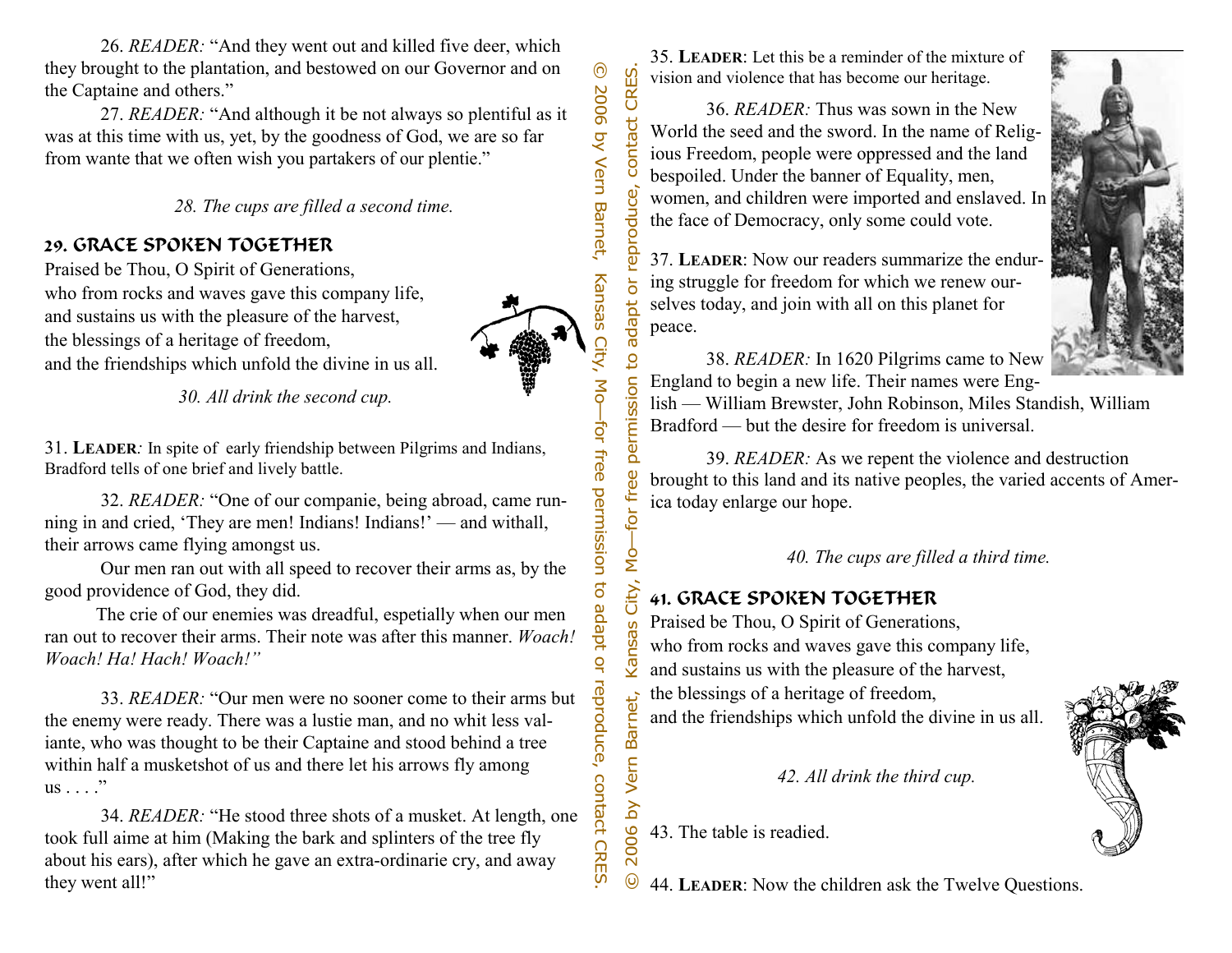# **1**st QUESTION:

Why is this Sunday different from all other Sundays?

 46. *ANSWER:* This Sunday we celebrate deliverance from many tyrannies. We rejoice together in America's variegated harvest.

# 47. **2**nd QUESTION:

Why is salt water on our table?

 48. *ANSWER:* Because the ancient sea, mother of all life, bore our parents on their perilous journeys. The salt of her waters, like the salt of tears, tells of hardships endured for righteousness' sake.

# 49. **3**rd QUESTION:

Why are bitter herbs on our table?

 50. *ANSWER:* Because of the bitterness our parents suffered, in their search for freedom, and their desire for a better life for their children. As we partake of bitter herbs we are reminded also of our many brothers and sisters in our own day who groan under modern oppressors.

# 51. **4**th QUESTION:

Why are five kernels of maize on the table?



45. Ist QUESTION:<br>
Why is this Sunday different from all other Sundays?<br>
46. ANSWER: This Sunday we celebrate deliverance from many  $\frac{56}{9}$ <br>
47. 2nd QUESTION:<br>
Why is salt water on our table?<br>
47. 2nd QUESTION:<br>
Why is 52. *ANSWER:* Because maize was the gift of the Indians to the Pilgrims. By this gift the oldest Americans saved the lives of the Pilgrims in the wilderness and made a sacred pledge of friendship. In the generosity of the Indian, we acknowledge common humanity; and because in the worst of the famine, the Pilgrims limited each person to five grains of corn daily, we set aside these five grains, symbol of their sacrifice and devotion.

# 53. **5**th QUESTION:

Why do we eat cranberry sauce?

 54. *ANSWER:* Because cranberry sauce comes from the green and scarlet New England coast, a native fruit carpeting the ledges of ancient granite and feeding the newly arrived Pilgrims in the first days of their hunger. This fruit is the earth's bounty and the bright courage of lonely voyagers.

# 55. **6**th QUESTION:

CRES.

contact

adapt or

 $\overline{c}$ 

 $\mathbf{v}$ Kansas

 $\overline{\mathsf{S}}$ 

2006

 $\odot$ 

Why do we eat charoses?

 56. *ANSWER:* Because charoses, chopped apples, nuts and honey, is like the plenty of the new land and love's mortar drawing us together in community.

# © 2006 by Vern Barnet, Kansas City, Mo—for free permission to adapt or reproduce, contact CRES. reproduce, 57. **7**th QUESTION:

What do the colors of cheese mean?



 58. *ANSWER:* From different processes come cheeses of varied flavors. We give thanks for the differences that make living abundant and interesting.

# 59. **8**th QUESTION: City, Mo-for free permission

Why do we eat bread together?

 60. *ANSWER:* Sharing bread is ancient hospitality. We partake of sun and soil and all weathers which produce its wholesome grain, and for the hands through which it comes to us.

# 61. **9**th QUESTION:

Why do we dip bread into wine or juice?

 62. *ANSWER:* Wine symbolizes the transformation of tragedy into celebration. As the juice of the broken grape ferments into a festive beverage, so the struggles, sorrows and losses of the past can be changed into rich understandings. Dipping bread into wine or juice declares our commitment to the process of change.

# Vern Barnet, 63. **10**th QUESTION:

Why do we have turkey?

 64. *ANSWER:* Because this lordly bird gave life again and again to our parents in the wilderness, and is symbol of all wild America, the glades of oak and hemlock, the running water over boulders, the quiet lakes by our hills and mountains. We are nourished in spirit by these wild things. With these, our relations, we are beholders of wilderness, to honor this beauty and wonder for all generations.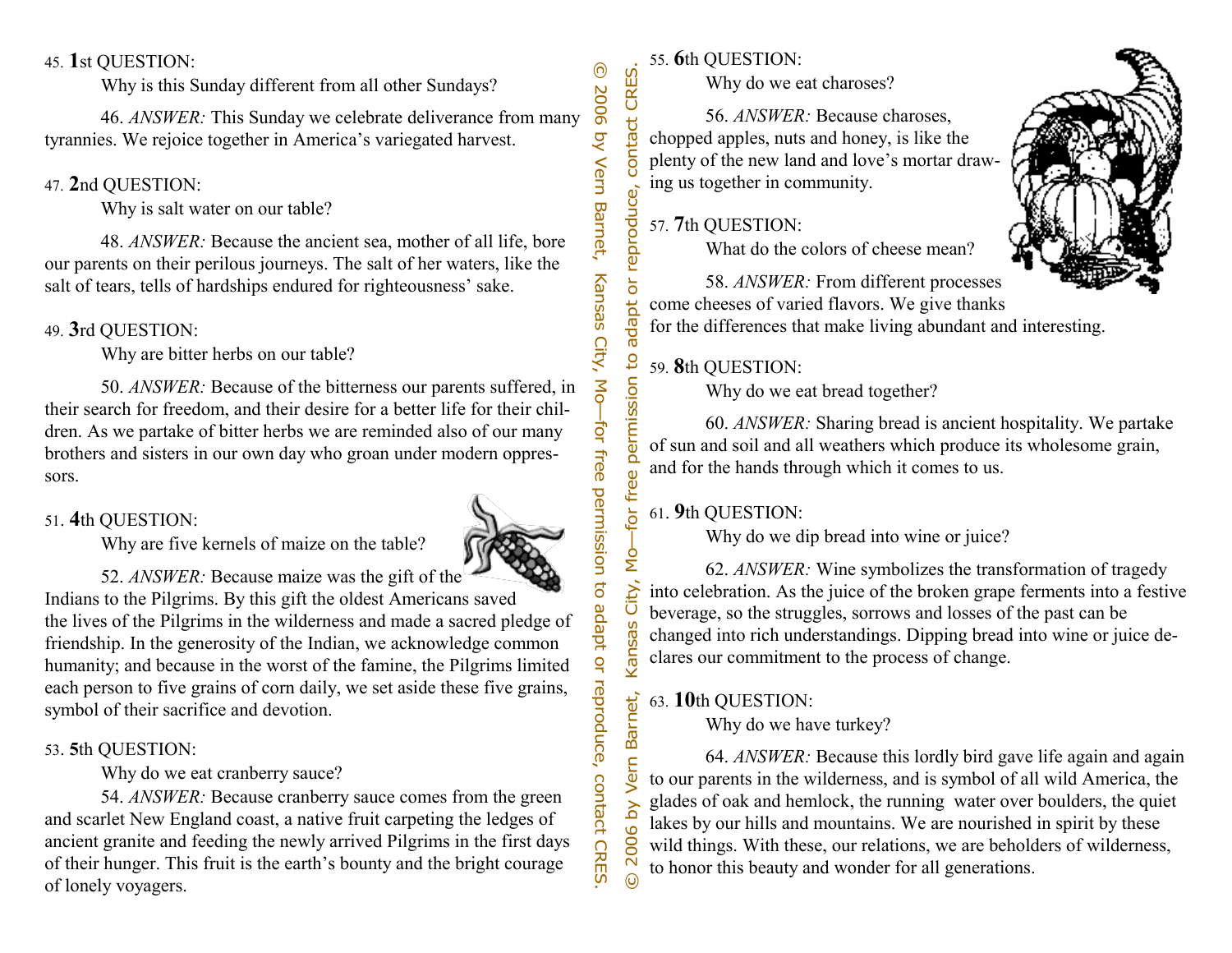**LEADER**: It *is* time to eat! On this annual Interfaith Thanksgiving Sunday, we celebrate deliverance from many tyrannies in many accents, our different pilgrimages, and our common hopes with one another. May our joy in one another further enlarge our gratitude as we feast in thanksgiving.

70. *ALL:* We eat together with gladsome heart.

*71. The meal is made ready and enjoyed.* 



65. This QUESTION:<br>
Why is vegtarian food also served?<br>
66. *ANSWER*: Just as the Infinite is symbolized in many ways,<br>
so our food takes many forms. We honor all traditions of food and<br>
drink brought to this table. Forgo 72. **LEADER**: American Indian, Bahá'í, Buddhist, Christian, Confucian, Hindu, Jain, Jew, Muslim, Pagan, Sikh, Shinto, Sufi, Taoist, Unitarian Universalist, Zoroastrian, FreeThinker — we are all members of one great Faith, one tribe, one family, one body, giving thanks for our diverse views, sundry traditions and varied gifts — expressing with freedom the Infinite Whole.

 73. *READER:* With this feast, we praise true pilgrims of every land, age and faith, unwilling to build highways for tyrants, or smooth the way of the wicked, or lend aid to the hateful.

 74. *READER:* We have come © 2006 by Vern Barnet, Kansas City, Mo—for free permission to adapt or reproduce, contact CRES. CRES. in our forebears' bodies from many places of tyranny: from England and Holland to Plymouth; from the Ameri- $\overline{a}$ conta can Indians whose lands and ways are nearly destroyed; from the slave ships and plantations of Old America; from  $\vec{v}$ reproduc a continuing exodus from oppression into new life and hope of liberty; and



from other lands whose people now make home here and now are us, enriching us with many paths: may the whole earth be our home.

75. *READER:* The ways of our laws and freedoms, the joys and commandments of our arts, our science, our commerce, and our love, are all gifts not only of the Pilgrims of the Mayflower, but also of countless other faithful children of the Universe. Therefore, let us lift up our voices in great thanksgiving.

adapt o

 $\overline{5}$ 

Kansas City, Mo-for free permission

<u>کر</u>

 $\odot$ 

76. SONG (St George's Windsor)

 Come, ye thankful people, come, Raise the song of harvest home; All is safely gathered in Ere the winter storms begin; Earth and service do provide For our wants to be supplied; Come to Life's own temple, come; Raise the song of harvest home.

 *77. The cups are filled a fourth time.* 

# Barnet, 78. GRACE SPOKEN TOGETHER Vern

Praised be Thou, O Spirit of Generations, who from rocks and waves gave this company life,

and sustains us with the pleasure of the harvest,

- 2006 the blessings of a heritage of freedom,
	- and the friendships which unfold the divine in us all.

 *79. All drink the fourth cup.*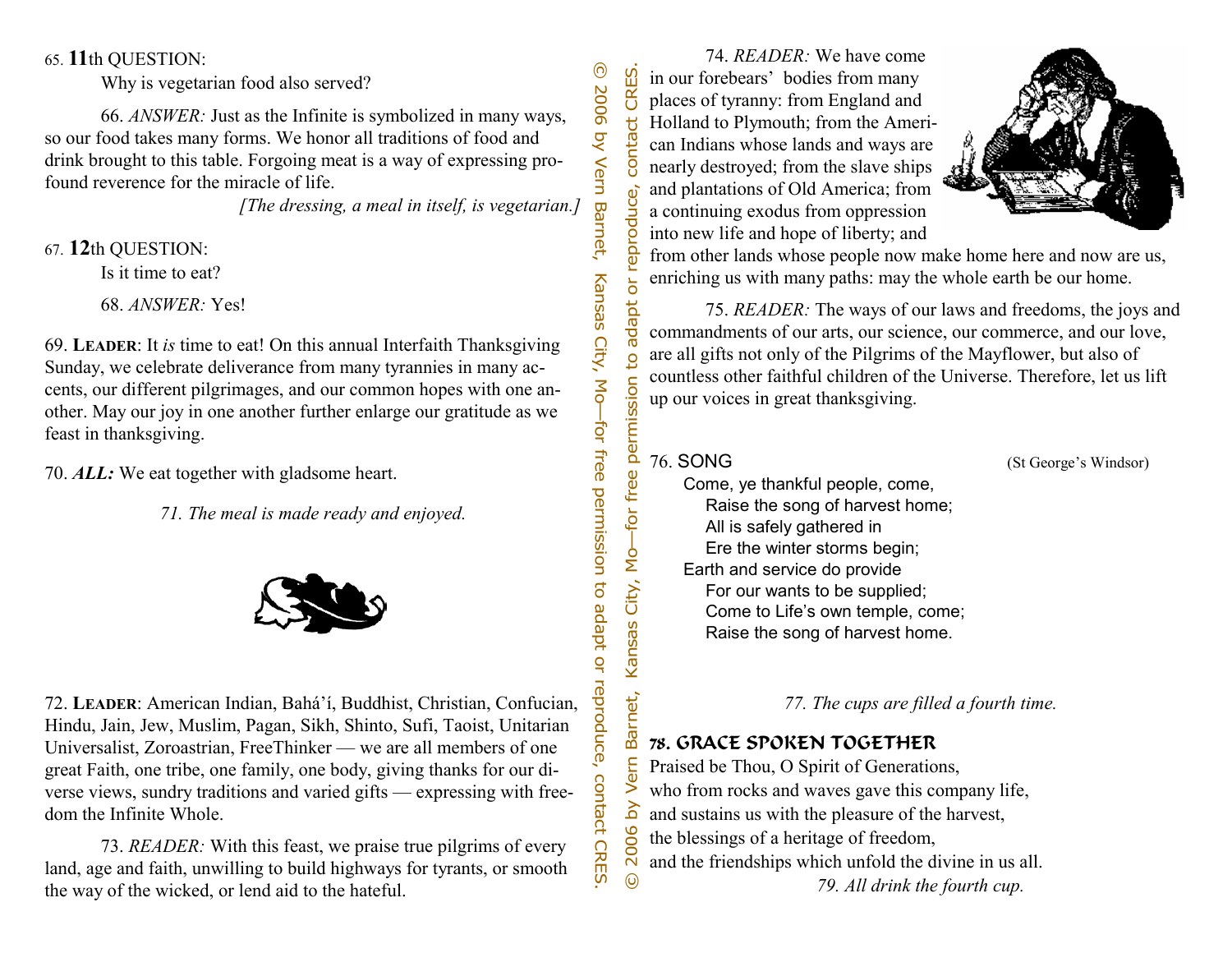# **LEADER**: Additional announcements and appreciations

81. **LEADER**: Our Thanksgiving feast is ended. In story, song, and symbol we have remembered the first Thanksgiving of our Pilgrim fathers and mothers who gave their thanks to their God in their tribulation and glory.

 82. *READER:* Let the spirit which inspires us out of oppression to this New World of Freedom, bring repentance, understanding and love.

 83. *READER:* May violence and destruction cease, prejudice end, the children be fed, their parents made strong and joyful, and over all the earth may the sisters and brothers enjoy new songs and discoveries, and a reign of justice, and peace.

 84. *READER:* May the time be soon when all peoples gather at tables of plenty, rendering songs and praise, receiving one another in loving kindness. We await the day *restored with nature, the self made whole, community in covenant reclaimed, finding the sacred afresh.* 

# 85. ASCRIPTION (Finlandia) [James Curtis/Vern Barnet]

 The World is One; its name is also Many. Now is Eternal; here, Infinity. The blessings flow! An ever-changing river Is what I am — and neighbor, so are you. We have the power, through laughter, love and tears, To face all fears, and live forever free.

# 86. BENEDICTION and 87. POSTLUDE

Your comments and suggestions for revision of this text are requested.

© copyright 2004 by Vern Barnet, Kansas City, MO CRES: *a multi-faith resource for the Kansas City community Box 4165, Overland Park, KS 66204; Box 45414, Kansas City, MO 64171; www.cres.org; thgvg@cres.org*



### THE PLYMOUTH THANKSGIVING STORY

 $\bf W$  hen the Pilgrims crossed the Atlantic Ocean in 1620, they landed on the rocky shores of a territory that was inhabited by the Wampanoag (Wam pa NO ag) Indians. The Wampanoags were part of the  $\overline{a}$ Algonkian-speaking peoples, a large group that was part of the Woodland Culture area. These Indians lived in villages along the coast of what is ΣG now Massachusetts and Rhode Island. They lived in round- roofed houses called wigwams. These were made of poles covered with flat sheets of elm or birch bark. Wigwams differ in construction from tipis that were used by Indians of the Great Plains.

CRES.

 $\vec{v}$ 

Ъo

ō

 $\bar{\mathbf{\sigma}}$ 

Σ.

ō

 The Wampanoags moved several times during each year in order to get food. In the spring they would fish in the rivers for salmon and herring. In the planting season they moved to the forest to hunt deer and other animals. After the end of the hunting season people moved inland where there was greater protection from the weather. From December to April they lived on food that they stored during the earlier months.

 The basic dress for men was the breech clout, a length of deerskin  $\Omega$ looped over a belt in back and in front. Women wore deerskin wraparound skirts. Deerskin leggings and fur capes made from deer, beaver, otter, and bear skins gave protection during the colder seasons, and deerskin moccasins were worn on the feet. Both men and women usually braided their hair and a single feather was often worn in the back of the apt hair by men. They did not have the large feathered headdresses worn by people in the Plains Culture area.

 There were two language groups of Indians in New England at this time. The Iroquois were neighbors to the Algonkian-speaking people. Leaders of the Algonquin and Iroquois peoplewere called

 $\mathbf{S}$ "sachems" (SAY chems). Each village had its own sachem and tribal council. Political power flowed upward from the people. Any individual,  $\Box$ man or woman, could participate, but among the Algonquins more <u>ō</u> political power was held by men. Among the Iroquois, however, women held the deciding vote in the final selection of who would represent the  $\overline{\text{ss}}$ group. Both men and women enforced the laws of the village and helped solve problems. The details of their democratic system were so impressive Ē. that about 150 years later Benjamin Franklin invited the Iroquois to per Albany, New York, to explain their system to a delegation who then developed the "Albany Plan of Union." This document later served as a model for the Articles of Confederation and the Constitution of the United **States**  $\mathbf{a}$ 

 These Indians of the Eastern Woodlands called the turtle, the deer and the fish their brothers. They respected the forest and everything in it as equals. Whenever a hunter made a kill, he was careful to leave behind some bones or meat as a spiritual offering, to help other animals survive. Not to do so would be considered greedy. The Wampanoags also treated each other with respect. Any visitor to a Wampanoag home was provided with a share of whatever food the family had, even if the supply was low. This same courtesy was extended to the Pilgrims when they met.

 $\mathbf{W}$  e can only guess what the Wampanoags must have thought when they first saw the strange ships of the Pilgrims arriving on their shores. But their custom was to help visitors, and they treated the newcomers with courtesy. It was mainly because of their kindness that the Pilgrims survived at all. The wheat the Pilgrims had brought with them to plant would not grow in the rocky soil. They needed to learn new ways for a new world, and the man who came to help them was called "Tisquantum" (Tis SKWAN tum) or Squanto" (SKWAN toe).

 Squanto was originally from the village of Patuxet (Pa TUK et) and a member of the Pokanokit Wampanoag nation. Patuxet once stood on the exact site where the Pilgrims built Plymouth. In 1605, fifteen years before

© 2006 by Vern Barnet, Kansas City, Mo—for free permission to adapt or reproduce, contact CRES. the Pilgrims came, Squanto went to England with a friendly English explorer named John Weymouth. He had many adventures and learned to speak English. Squanto came back to New England with Captain Weymouth. Later Squanto was captured by a British slaver who raided the village and sold Squanto to the Spanish in the Caribbean Islands. A Spanish Franciscan priest befriended Squanto and helped him to get to Spain and later on a ship to England. Squanto then found Captain Weymouth, who paid his way back to his homeland. In England Squanto met  $\subset$ Samoset of the Wabanake (Wab NAH key) Tribe, who had also left his native home with an English explorer. They both returned together to Patuxet in 1620. When they arrived, the village was deserted and there ⋝ were skeletons everywhere. Everyone in the village had died from an <u>کر</u> illness the English slavers had left behind. Squanto and Samoset went to stay with a neighboring village of Wampanoags.

 One year later, in the spring, Squanto and Samoset were hunting along 9 the beach near Patuxet. They were startled to see people from England in  $\bar{8}$ their deserted village. For several days, they stayed nearby observing the newcomers. Finally they decided to approach them. Samoset walked into  $\overline{\mathsf{N}}$ the village and said "welcome," Squanto soon joined him. The Pilgrims ⋒ were very surprised to meet two Indians who spoke English.

 The Pilgrims were not in good condition. They were living in dirtcovered shelters, there was a shortage of food, and nearly half of them had died during the winter. They obviously needed help and the two men were a welcome sight. Squanto, who probably knew more English than any other Indian in North America at that time, decided to stay with the Pilgrims for the next few months and teach them how to survive in this new place. He brought them deer meat and beaver skins. He taught them how to cultivate corn and other new vegetables and how to build Indian-style houses. He pointed out poisonous plants and showed how other plants could be used as medicine. He explained how to dig and cook clams, how to get sap from the maple trees, use fish for fertilizer, and dozens of other skills needed for their survival.

 By the time fall arrived things were going much better for the Pilgrims, thanks to the help they had received. The corn they planted had grown well. There was enough food to last the winter. They were living comfortably in their Indian-style wigwams and had also managed to build one Europeanstyle building out of squared logs. This was their church. They were now in better health, and they knew more about surviving in this new land. The Pilgrims decided to have a thanksgiving feast to celebrate their good fortune. They had observed thanksgiving feasts in November as religious obligations in England for many years before coming to the New World.

 The Algonkian tribes held six thanksgiving festivals during the year. The beginning of the Algonkian year was marked by the Maple Dance which gave thanks to the Creator for the maple tree and its syrup. This ceremony occurred when the weather was warm enough for the sap to run in the maple trees, sometimes as early as February. Second was the planting feast where the seeds were blessed. The strawberry festival was next, celebrating the first fruits of the season. Summer brought the green corn festival to give thanks for the ripening corn. In late fall, the harvest festival gave thanks for the food they had grown. Mid-winter was the last ceremony of the old year. When the Indians sat down to the "first Thanksgiving" with the Pilgrims, it was really the fifth thanksgiving of the year for them!

 Captain Miles Standish, the leader of the Pilgrims, invited Squanto, Samoset, Massasoit (the leader of the Wampanoags), and their immediate families to join them for a celebration, but they had no idea how big Indian families could be. As the Thanksgiving feast began, the Pilgrims were overwhelmed at the large turnout of ninety relatives that Squanto and Samoset brought with them. The Pilgrims were not prepared to feed a gathering of people that large for three days. Seeing this, Massasoit gave orders to his men within the first hour of his arrival to go home and get more food. Thus it happened that the Indians supplied the majority of the food: Five deer, many wild turkeys, fish, beans, squash, corn soup, corn bread, and berries. Captain Standish sat at one end of a long table and the Clan Chief Massasoit sat at the other end. Forthe first time the Wampanoag people were sitting at a table to eat instead of on mats or furs spread on the ground. The Indian women sat together with the Indian men to eat. The Pilgrimwomen, however, stood quietly behind the table and waited until after their men had eaten, since that was their custom.

 For three days the Wampanoags feasted with the Pilgrims. It was a special time of friendship between two very different groups of people. A peace and friendship agreement was made between Massasoit and Miles Standish giving the Pilgrims the clearing in the forest where the old Patuxet village once stood to build their new town of Plymouth.

I t would be very good to say that this friendship lasted a long time; but, unfortunately, that was not to be. More English people came to America, and they were not in need of help from the Indians as were the original Pilgrims. Many of the newcomers forgot the help the Indians had given them. Mistrust started to grow and the friendship weakened. The Pilgrims started telling their Indian neighbors that their Indian religion and Indian customs were wrong. The Pilgrims displayed an intolerance toward the Indian religion similar to the intolerance displayed toward the less popular religions in Europe. The relationship deteriorated and within a few years the children of the people who ate together at the first Thanksgiving were killing one another in what came to be called King Phillip's War.

 It is sad to think that this happened, but it is important to understand all of the story and not just the happy part. Today the town of Plymouth Rock has a Thanksgiving ceremony each year in remembrance of the first Thanksgiving. There are still Wampanoag people living in Massachusetts. In 1970, they asked one of them to speak at the ceremony to mark the 350th anniversary of the Pilgrim's arrival. Here is part of what was said:

 $\mathsf{C}\mathsf{C}\mathsf{T}$  oday is a time of celebrating for you -- a time of looking back to the first days of white people in America. But it is not a time of cele-

brating for me. It is with a heavy heart that I look back upon what happened to my People. When the Pilgrims arrived, we, the Wampanoags, welcomed them with open arms, little knowing that it was the beginning of the end. That before 50 years were to pass, the Wampanoag would no longer be a tribe. That we and other Indians living near the settlers would be killed by their guns or dead from diseases that we caught from them. Let us always remember, the Indian is and was just as human as the white people.

 Although our way of life is almost gone, we, the Wampanoags, still walk the lands of Massachusetts. What has happened cannot be changed. But today we work toward a better America, a more Indian America where people and nature once again are important."

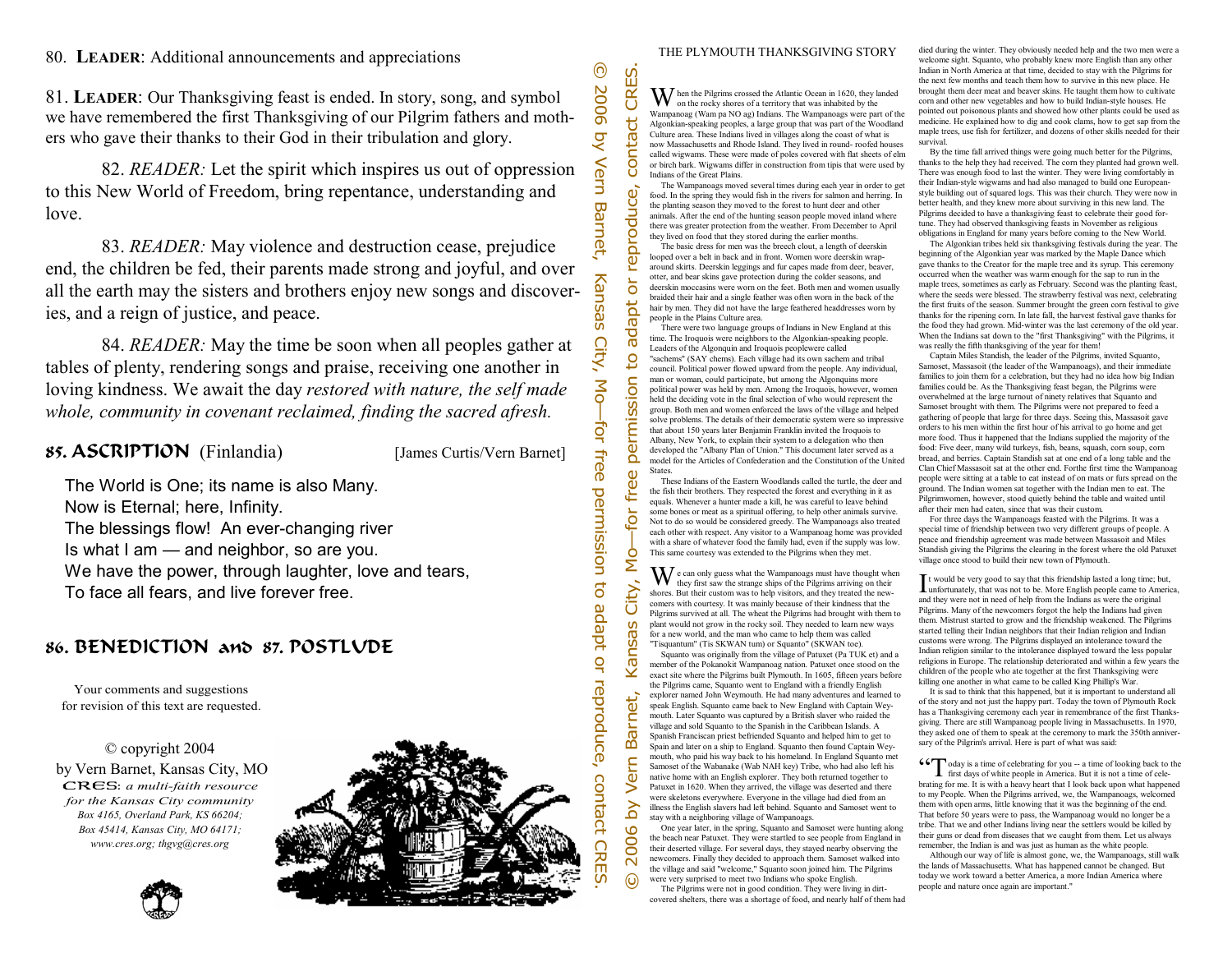In the case of the state of the case of the case of the case of the state of the state of the state of the state of the state of the state of the state of the state of the state of the state of the state of the state of t

- ► as a way of deepening one's own tradition and spirituality, and
- $\blacktriangleright$  where the wisdom of the many faiths meaningfully addresses our
	- environmental,
	- personal, and
	- social distress

and thus promotes healing, justice, and peace.

### *MISSION*

to promote understanding among peoples of all faiths in metro Kansas City and beyond

# *OUR GUIDING QUESTION*

What is sacred?— what is so important that my life depends upon it, that I would die for it — and what may I do to understand, honor and share it?

# *VALUES*

● *Mutuality.* For CRES, mutuality means embracing both differences and similarities, both distinct traditions and universal kinship. We understand ourselves better by understanding others.

● *Exploration.* For CRES, exploring one another's faiths leads neither to conversion nor syncretism, but rather to mutual purification and the deepening of our own traditions.

© 2006 by Vern Barnet, Kansas City, Mo—for free permission to adapt or reproduce, contact CRES. • *Service*. As a multi-faith network, CRES offers both resources and processes to the community for interfaith encounter and service to the secular world. We need each others' insights and aid to respond to the crises of secularism.

# *THE FOUR REASONS*

We offer *Four Reasons* for interfaith work:

► We are kin. ► We understand ourselves better by understanding others. ► Genuine interfaith encounter leads to mutual purification and deepening of our own traditions. ► We need each others' insights to respond to the crises of our age.

# *OUR WORK IS TO*

● promote interfaith dialog and cooperation

● provide insight into the problems and possibilities of global community

● support and enhance the efforts of existing KC area religious and educational groups

● interpret religious dimensions of American and international culture

● enrich and refresh the life of the individual

● deepen awareness of our participation in the natural environment

# *THE* CRES *MOTTO*

*Primal Faiths:* restored with nature*Asian Faiths:* the self made whole*Monotheistic Faiths:* community in covenant *Liberation Movements:* finding the sacred afresh

# *PROGRAMS & ACTIVITIES*

*CRES programs include:* 

● Founding the Kansas City Interfaith Council and the area's 2001 interfaith conference with 250 people from 14 faiths, A to  $Z$  — American Indian to Zoroastrian, and supporting its Speakers Bureau and other services to the community. As of 2005 January 1, the Council moved from being a CRES program to its own 501(c)3 status.

- Conferences for clergy and lay-leaders
- Our monthly newsletter, *Many Paths*

● Our extensive web site with local and international links for world community

● Our annual Thanksgiving Sunday Interfaith Family Ritual Meal

● initiating MOSAIC story-telling and its play based on real Kansas City stories, *The Hindu and the Cowboy,* our book club, and Passport program.

● Other programs, consultations, networking, and resources requested by community groups

● The services of a professional staff that includes Dr Vern Barnet who writes the "Faiths and Beliefs" column each Wednesday in *The Kansas City Star.*

The work of CRES and its partners, Harmony and NCCJ, was recognized in a half-hour network religion special produced by CBS in New York. Copies of the videotape are available on request: staff@cres.org.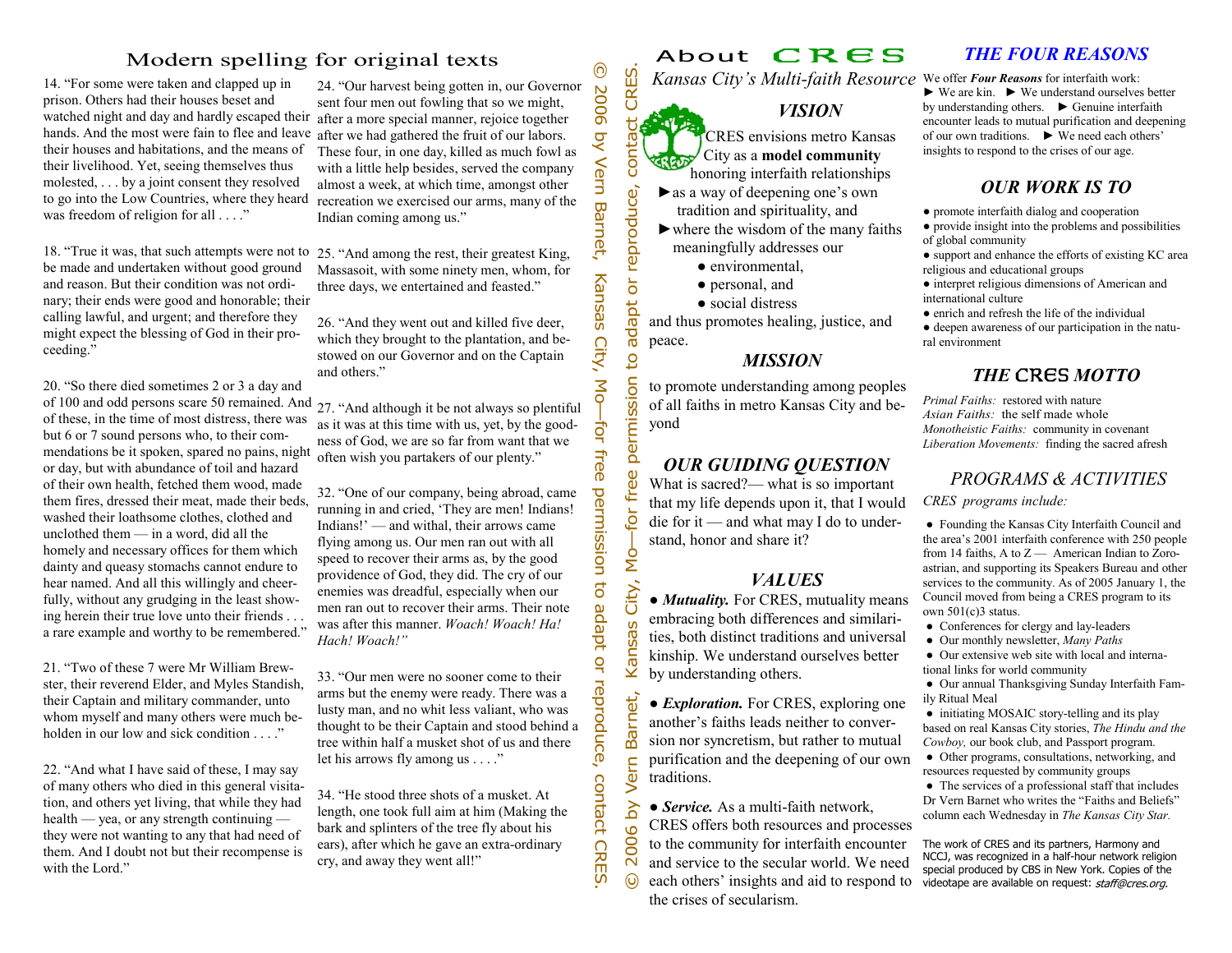# Acknowledgements

We are grateful for the hospitality extended to CRES by the Temple, Congregation B'nai Jehudah, its senior rabbi, **Arthur P Nemitoff, Cantor Sharon Kohn,** program director, **Rochelle Barash,** and other members of the staff.

 Music is provided by *Kathy Riegelman*, flute, and *Larry Beekman*, guitar.

Tonight's cashiers are *Pat Paul and Peter Jarosewycz.* 

Our caterer is *Margaret Singer*, who has worked with us many years in many settings. The dressing, a meal in itself, is vegetarian.

 Presenting the awards to our honorees is CRES Board chair *Joe Archias.*

*Speakers* are members of the Interfaith Council or their designates or other friends of interfaith work.

**CKNOWLEGES CHE SET (2006)** Contact CHEC S by<br>
Temple, Congregation B nai Jehudah, its senior<br>
or P Nemitoff, Cantor Sharon Kohn, program<br>
provided by *Kathy Riegelman*, flute, and *Larry*<br>
strongled by *Kathy Riegelman*, CRES Amity Shaman, *Ed Chasteen*, unable to be with us tonight, was honored at the Greater Kansas City Interfaith Council's Table of Faiths Luncheon Tuesday, chaired in part by CRES Associate Minister the Reverend *David E Nelson,* DMin, also out of town, outgoing convener of the Council and one of the original members of the Council, formed by CRES in 1989 after several years of these Thanksgiving Sunday Meals and hosted by CRES through 2004. Congratulations to the now independent Council and its growing success in raising the visibility of religious diversity in the Heartland!

Cut and paste this Visa in your *Interfaith Passport,* page 24, 25, or 26.

₩

 $\mathbf t$ 

ನಿಸ

ڷ

X)

❀

 $\mathbf{\mathcal{Q}}$ 

 $\bigoplus$ 

ë

T



►an essay to help us understand and appreciate each other, ►calendars of ●holidays ●CRES programs ●community events, ►Short stuff ●comment ●humor, ●quotations, ● poetry ►Reference resources in the supplementary insert ►An opportunity to support interfaith work CRES PROFESSIONAL STAFF **The Rev Vern Barnet, DMn,** Minister Emeritus CRES Box 45414

**The Rev DavidE Nelson, DMin,** Associate Minister **Maggie Finefrock,** Chief Learning Officer **Ed Chasteen, PhD,** Amity Shaman

KCMO 64171 www.cres.org © 2006 by Vern Barnet, Kansas City, Mo—for free permission to adapt or reproduce, contact CRES.

Kansas City, Mo-for free

2006 by Vern Barnet,

 $\odot$ 

permission to

 $\begin{array}{l} \n\overline{C} \\
\overline{C} \\
\overline{C}\n\end{array}$ 

or reproduce, contact

adapt

**↑☆☆十3å☆ひの〇〇☆☆** 

INTERFAITH THANKSGIVING OBSERVANCE 2006

# Words of Gratitude from our Sundry Faiths

►To each speaker, we all offer this *RESPONSE:* **Thank you for blessing us with your tradition and companionship**.

AMERICAN INDIAN SPIRITUALITY — KARA HAWKINS Aho, mitakuye oyasin! Thanksgiving is our way of life.. "Aho, mitakuye oyasin" is Lakota for the Native understanding of our relationship to All That Is: All beings, all creation, all situations in our life; present, past and to come. We are thankful for all that has been given us; both the blessings and the hardships. We give thanks for our elders, ancestors, teachers, our families, and communities. We are mindful of our relationship and interconnection to All of Creation. To you my brothers and sisters, then, Aho! Mitakuye Oyasin.

► *RESPONSE* Thank you for blessing us with your tradition and companionship.

# BAHÁ'Í FAITH — BARBARA MCATEE

"Glorified art Thou, O God of all names and Creator of the heavens! I render Thee thanks that Thou hast made known unto Thy servants this Day whereon the river that is life indeed hath flowed forth from the fingers of Thy bounty, and the springtime of thy revelation and Thy presence hath appeared through Thy manifestation unto all who are in Thy heaven and all who are on Thy earth."

► *RESPONSE* Thank you for blessing us with your tradition and companionship.

# BUDDHISM — CHUCK STANFORD

We are the result of what we think. Our thoughts of gratitude pro-

duce a life of spiritual abundance. Buddhists are thankful for the three jewels of the Buddha, the Teaching, and the Community. For the leaders, the teachings, and the communities of all faiths, we give thanks.

► *RESPONSE* Thank you for blessing us with your tradition and companionship.

CHRISTIAN—PROTESTANTISM — MARILYN BREWSTER For the Word of God made flesh in Christ, and for the opportunity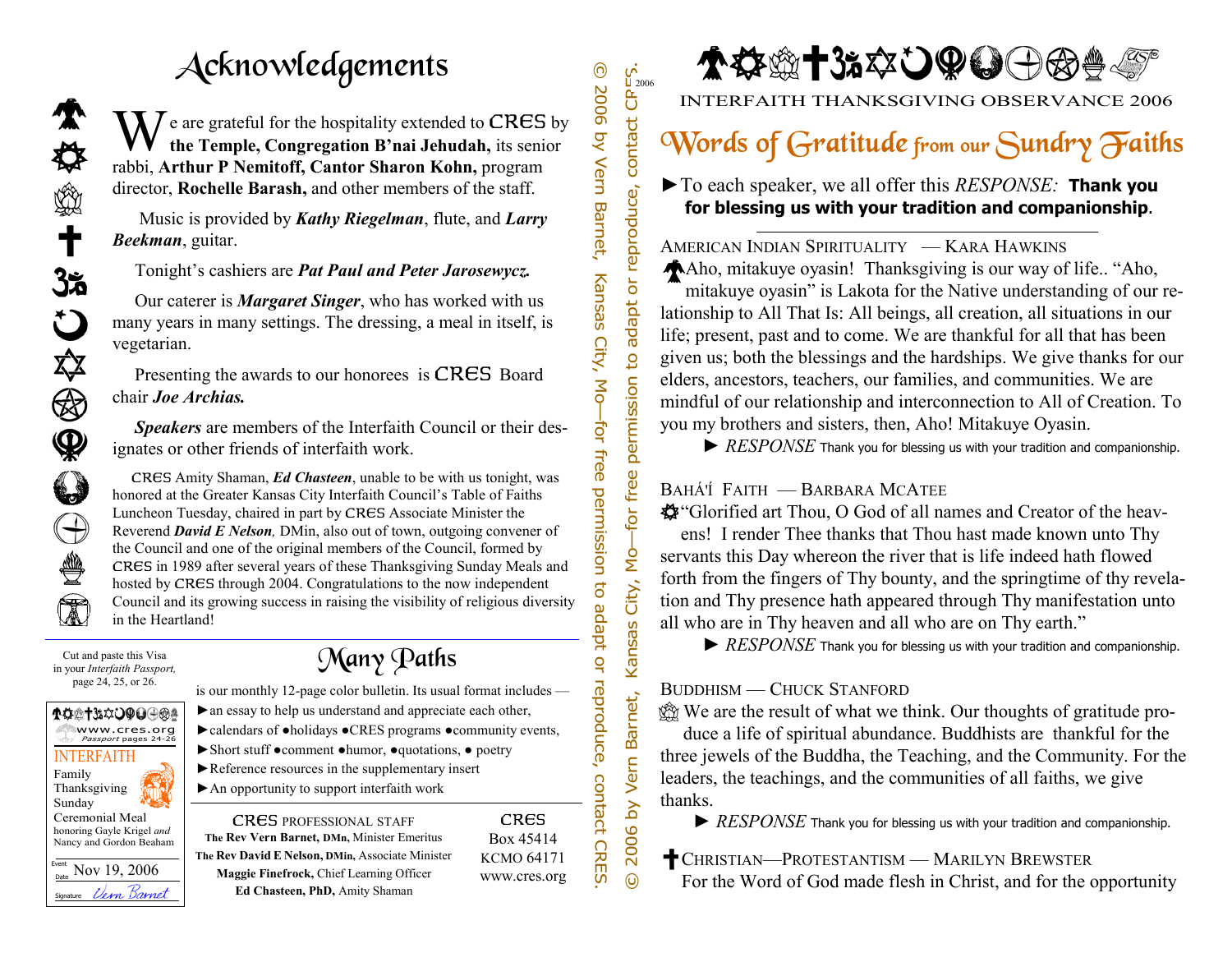► *RESPONSE* Thank you for blessing us with your tradition and companionship.

# CHRISTIAN—ROMAN CATHOLICISM — SUSAN WALKER

Loving God, we acknowledge you as the only source of growth and abundance. With your help we plant our crops and by your power they produce our harvest. In your kindness and love make up for what is lacking in our efforts. Make our work fruitful and give us a rich harvest. Help us bring you glory by using well the good things we receive from you. We ask this through Christ our Lord. Amen.

► *RESPONSE* Thank you for blessing us with your tradition and companionship.

# CHRISTIAN—ORTHODOXY —

O Existing One, . . It is truly . . . befitting the majesty of Thy holiness that we should praise Thee . . . and offer unto Thee with contrite heart and spirit of humility this our rational worship. . . . Do Thou receive [our] unfeigned praise and thanksgiving . . . for all that Thou hast provided for us in this world and the next, and enable us to walk before Thee in holiness and purity all the days of our life in fitting gratitude for Thy loving-kindness! [from the Prayer of Basil the Great]

► *RESPONSE* Thank you for blessing us with your tradition and companionship.

# HINDUISM — "KRIS" KRISHNA

were given to serve Him by (Feeding the hungry, clothing the naked,<br>  $\blacktriangleright$  *RESPONSE* Thank you for theseing as with your tradition and companionship.<br>  $\blacktriangleright$  *RESPONSE* Thank you for theseing as whit your replace of g In the Hindu tradition Thanksgiving is our expression of gratefulness to the Lord through prayers, chanting, singing and devotional offerings during worship service. The important thing is not *what* we offer, but *how* devoutly we offer. This sentiment is expressed by Lord Krishna in the Hindu Scripture *Gita*. The good Lord said, "Whosoever offers me with devotion, a leaf, a flower, a fruit, or even plain water – I gladly accept any devout offering of the pure in heart." Let's make our heart pure and pray, "May all be happy, may all be peaceful, may all be blissful. Peace, peace, peace."

► *RESPONSE* Thank you for blessing us with your tradition and companionship.

# JUDAISM — ALLAN ABRAMS

Peace, happiness, and blessing; grace and love and mercy: may these descend on us, on all Israel, and all the world. Bless us, our Creator, one and all, with the light of Your presence; for by that light, O

God, You have revealed to us the law of life: to love kindness and justice and mercy, to seek blessing, life, and peace. O Bless Your people Israel and all peoples with enduring peace! Praised be the Eternal God, who enables us to seek the blessing of peace.

► *RESPONSE* Thank you for blessing us with your tradition and companionship.

# ISLAM — RAUF MIR

On this day of gratitude, O Allah, thank you for clothing my nakedness: please help me clothe someone in need of clothing. O Allah, thank you for feeding me after hunger; may I feed a hungry person. O Allah, thank you for family and friends; help me give friendship and comfort to the lonely. O Allah, thank you for guidance on my path; help me give guidance to the lost. O Allah, thank you for the gift of knowledge after ignorance; please help me to give knowledge to those who need it.

► *RESPONSE* Thank you for blessing us with your tradition and companionship.

# SIKHISM — KARTA PURKH SINGH KHALSA

For and to the One God we are grateful. As Sikhs we are grateful every moment of every day. And in this gratitude we remember: O blind and unhappy one, why do you cherish the ego? Why do you not enjoy the Love of your Lord within the home of your own heart? Your Creator and your essence is so very near, O foolish one, why do you search outside? Apply the Knowledge of God as the decoration to adorn your eyes, and make the Love of the Lord your jewelry. When, in Grace, your Lord accepts it, then you shall be known as the successful soul. [From the Sikh scriptures, the Siri Guru Granth Sahib]

► *RESPONSE* Thank you for blessing us with your tradition and companionship.

# SUFISM — ALI KADR

© 2006 by Vern Barnet, Kansas City, Mo—for free permission to adapt or reproduce, contact CRES.

Kansas City, Mo-for free

2006 by Vern Barnet,

 $\odot$ 

permission to adapt or reproduce, contact CRES.

The only secret of happiness . . . is to keep our eyes open to appreciate every little privilege, to admire every glimpse of beauty, for every little love, kindness or affection shown to us by young or old, rich or poor, wise or foolish. In this way, continually developing the faculty of appreciating life and devoting it to thanksgiving, we arrive at a bliss which no words can explain, a bliss which is beyond imagination: the bliss that we find ourselves having already entered the kingdom of God.

► *RESPONSE* Thank you for blessing us with your tradition and companionship.